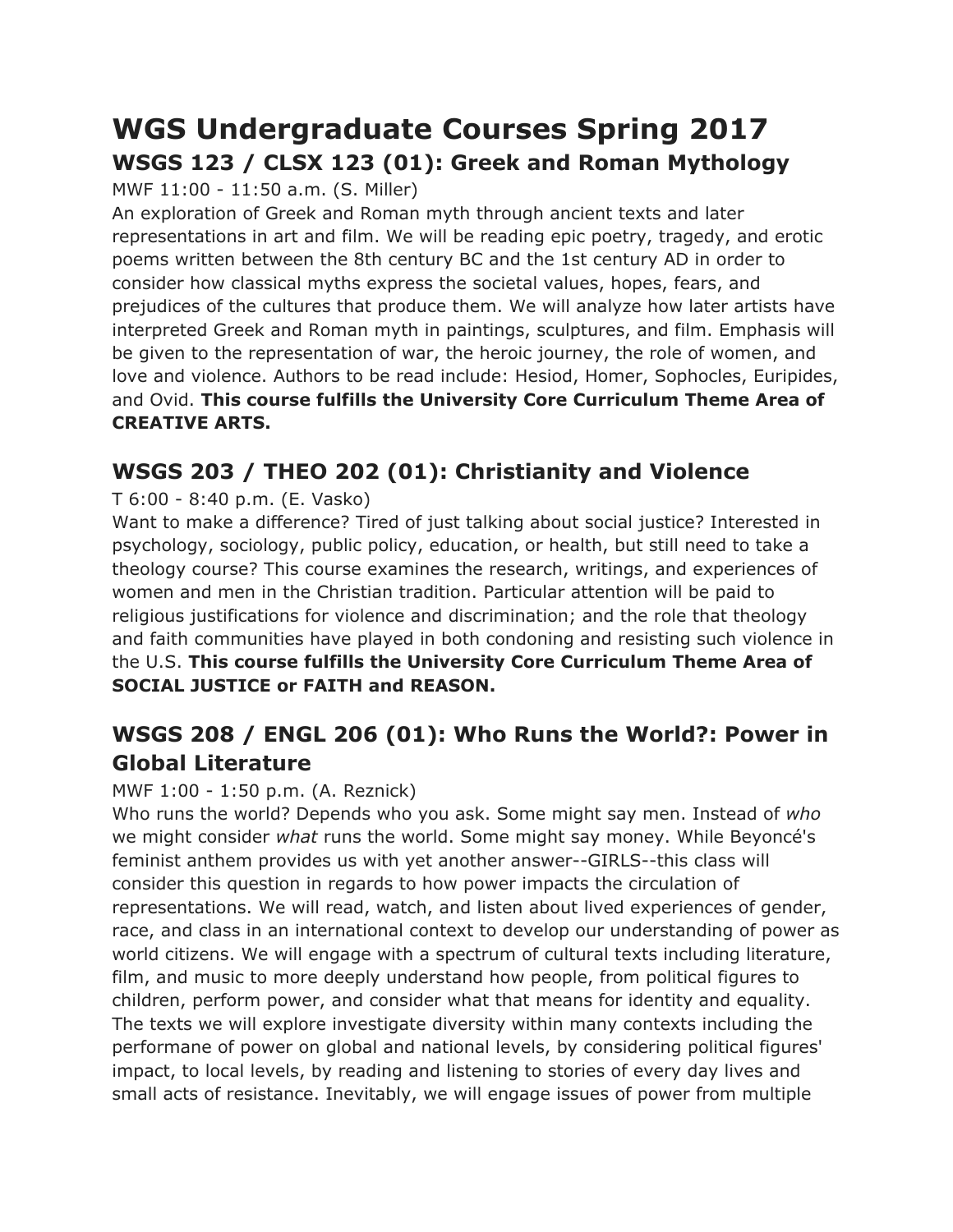points of view, contextualized with historical developments as well as closer consideration of social, political, and economic systems. **This course fullfills the University Core Curriculum Theme Area of GLOBAL DIVERSITY.**

### **WSGS 353 / PSYC 353 (01) : Psychology of Gender**

MW 3:00 p.m. - 4:15 p.m. (R. Gimeno)

The primary aim of this course is to explore the ways in which gender is socially constructed in our historical time period through a variety of power relationships or institutions (e.g., marriage) and cultural artifacts (e.g., media). The psychology of gender then involves how we as individuals experience ourselves, consciously or unconsciously, as consumers of these gender constructions, and the effects these constructions have on us at individual, interpersonal and societal levels. Although the focus of the course is on our daily performances of gender as constitutive of our identity, we will also recognize how our gendered identity is inextricably connected to other identity markers such as race, class, ethnicity, sexual orientation, and so forth.

### **WSGS 422 / COMM 421 (01): Communication and Gender**

TR 1:40 p.m. - 2:55 p.m. (P. Arneson)

Examines research addressing differences and similarities in male and female communication syles in a variety of contexts, ranging from personal to social to work relationships, with attention given to philosophical and narrative understandings of what it means to be male and female persons. **This course fulfills the University Core Curriculum Theme Area of SOCIAL JUSTICE.**

# WGS Graduate Courses **Spring 2017**

# **WSGS 522 / COMM 522 (01): Communication and Gender**

TR 1:40 - 2:55 p.m. (P. Arneson)

Examines research addressing differences and similarities in male and female communication styles in a variety of contexts, ranging from personal to social to work relationships, with attention given to philosophical and narrative understandings of what it means to be male and female persons.

# **WSGS 529 / ENGL 529 (61): Queens**